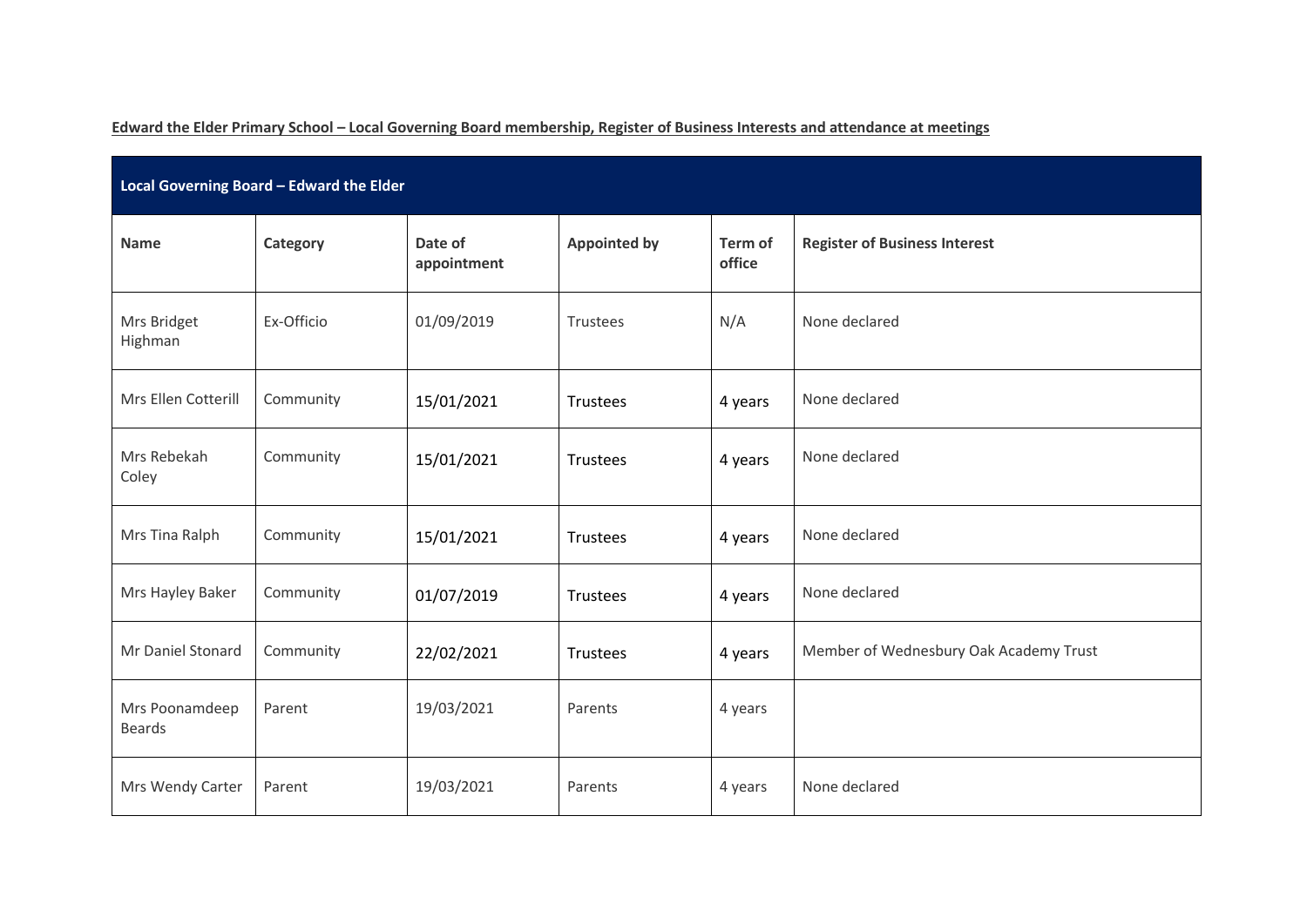| Mrs Amy Guest    | Staff | 02/02/2021 | Staff | 4 years | Father is Trustee of Elston Hall MAT and Chair of Palmers<br><b>Cross Local Governing Board</b> |
|------------------|-------|------------|-------|---------|-------------------------------------------------------------------------------------------------|
| Mrs Krisia Evans | Staff | 02/02/2021 | Staff | 4 years | None declared                                                                                   |

| <b>Previous Local Governors</b> |                                                                                                |  |  |  |  |  |  |  |  |
|---------------------------------|------------------------------------------------------------------------------------------------|--|--|--|--|--|--|--|--|
| Mrs Jennifer Luff               | Parent Governor 4 Year Term, elected by parents 16/01/2017 ended 16/01/2021                    |  |  |  |  |  |  |  |  |
| Mrs Gemma Hill                  | Community Governor 4 Year Term, appointed by Trustees 05/02/2018, removed 09/07/2020           |  |  |  |  |  |  |  |  |
| Mr Gavin Hawkins                | Community Governors 4 Year Term, appointed by Trustees 15/01/2021, resigned 31/08/2021         |  |  |  |  |  |  |  |  |
| Mr Kevin Grayson                | Ex Officio Governor appointed by Trustees $1/12/2016$ – no longer ex officio as of $1/11/2021$ |  |  |  |  |  |  |  |  |
| Mrs Louise Dollery              | Ex Officio Governor appointed by Trustees $3/4/2017$ – no longer ex officio as of $1/11/2021$  |  |  |  |  |  |  |  |  |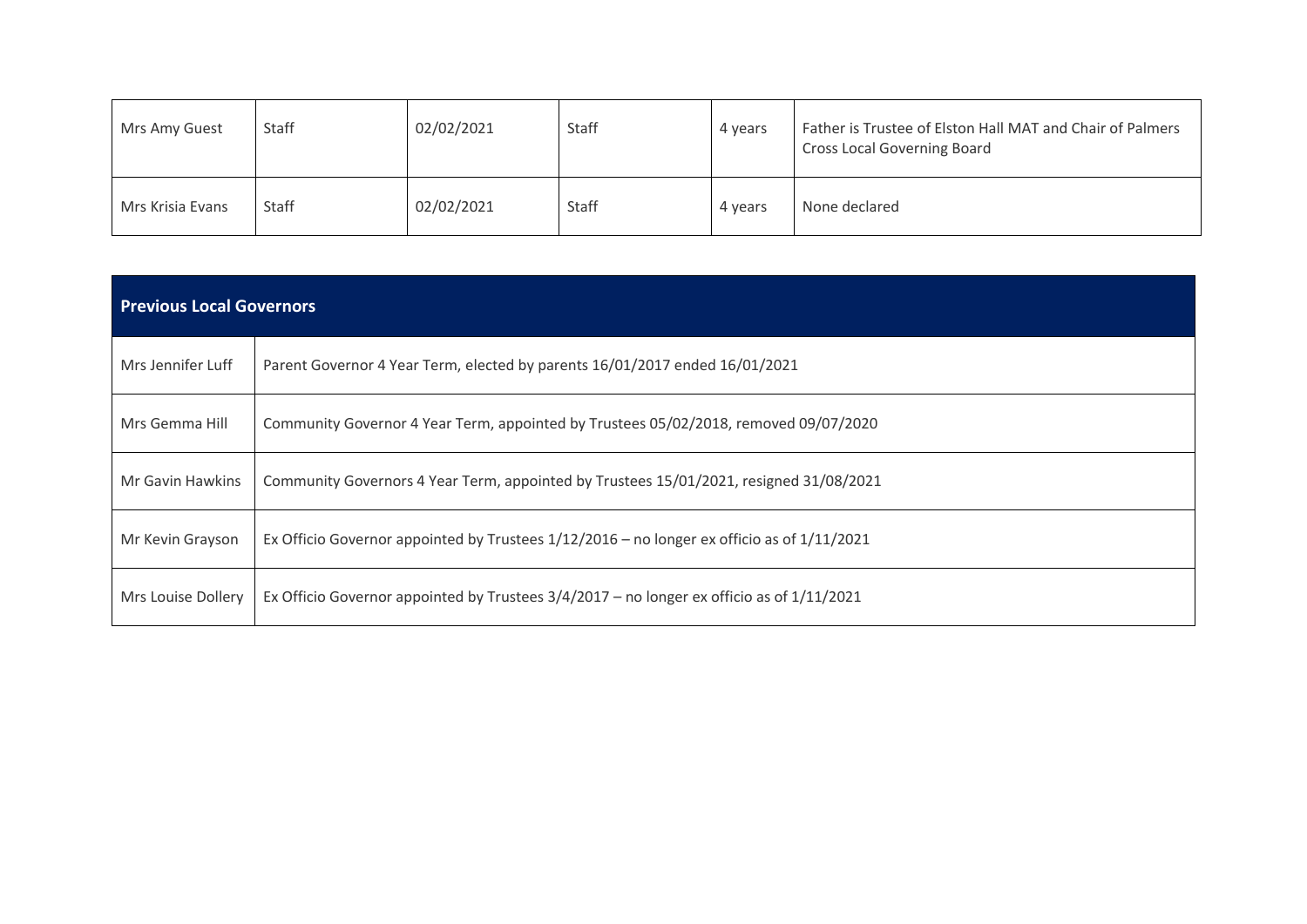| Attendance at Local Governing Board meetings (v attended / C absence consented to / A apologies not accepted / NA no apologies) |              |              |              |              |                                 |                     |  |  |  |  |  |  |  |
|---------------------------------------------------------------------------------------------------------------------------------|--------------|--------------|--------------|--------------|---------------------------------|---------------------|--|--|--|--|--|--|--|
|                                                                                                                                 | 23/01/20     | 21/05/20     | 15/10/20     | 11/2/21      | 20/5/21                         | 07/10/21            |  |  |  |  |  |  |  |
| Mr K Grayson                                                                                                                    | $\checkmark$ | $\checkmark$ | $\mathsf C$  | $\checkmark$ | $\checkmark$                    | $\mathsf C$         |  |  |  |  |  |  |  |
| Mrs L Dollery                                                                                                                   | $\checkmark$ | $\mathsf C$  | $\checkmark$ | $\mathsf{C}$ | $\mathsf C$                     | $\checkmark$        |  |  |  |  |  |  |  |
| Mrs B Highman                                                                                                                   | $\checkmark$ | $\checkmark$ | $\checkmark$ | $\checkmark$ | $\checkmark$                    | $\checkmark$        |  |  |  |  |  |  |  |
| Mr G Hawkins                                                                                                                    | $\checkmark$ | $\checkmark$ | $\checkmark$ | $\checkmark$ | $\checkmark$                    | Resigned 31/08/2021 |  |  |  |  |  |  |  |
| Miss E Cotterill                                                                                                                | $\checkmark$ | $\mathsf C$  | $\checkmark$ | $\checkmark$ | $\mathsf C$                     | $\mathsf C$         |  |  |  |  |  |  |  |
| Mrs T Ralph                                                                                                                     | $\checkmark$ | $\checkmark$ | $\checkmark$ | $\checkmark$ | $\checkmark$                    | $\checkmark$        |  |  |  |  |  |  |  |
| Mrs R Coley                                                                                                                     | $\checkmark$ | $\checkmark$ | $\checkmark$ | $\checkmark$ | $\mathsf C$                     | $\checkmark$        |  |  |  |  |  |  |  |
| Mrs J Luff                                                                                                                      | $\checkmark$ | $\checkmark$ | $\checkmark$ |              | Term of office ended 15/01/2021 |                     |  |  |  |  |  |  |  |
| Mrs A Guest                                                                                                                     | $\checkmark$ | $\checkmark$ | $\checkmark$ | $\checkmark$ | $\checkmark$                    | $\checkmark$        |  |  |  |  |  |  |  |
| Mrs K Evans                                                                                                                     | $\checkmark$ | $\checkmark$ | $\checkmark$ | $\checkmark$ | $\checkmark$                    | $\checkmark$        |  |  |  |  |  |  |  |